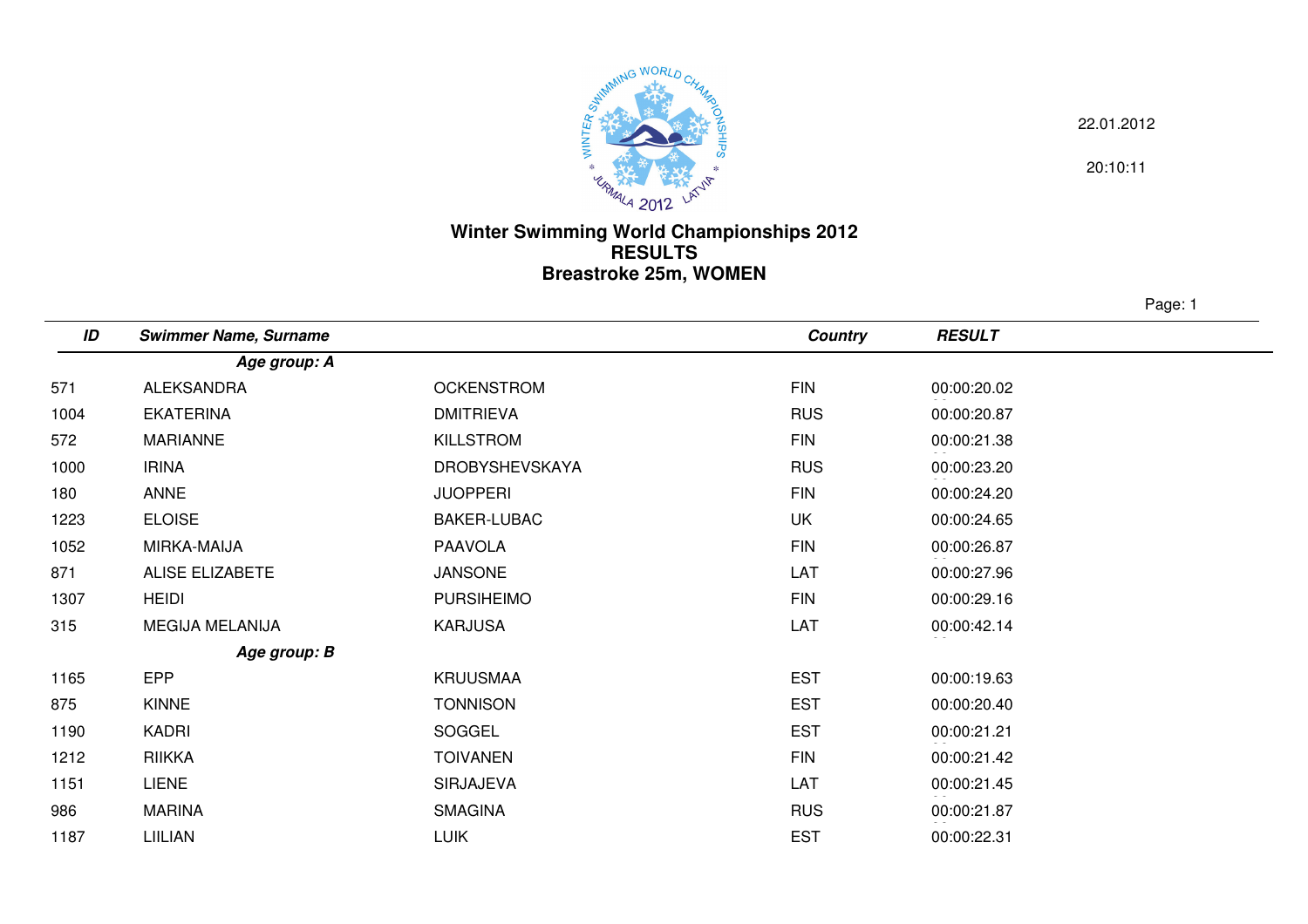| ıΩ<br>ıc |  |
|----------|--|
|----------|--|

| ID   | <b>Swimmer Name, Surname</b> |                  | <b>Country</b> | <b>RESULT</b> |
|------|------------------------------|------------------|----------------|---------------|
| 719  | <b>SAARA</b>                 | <b>HARJULA</b>   | FIN            | 00:00:23.38   |
| 973  | NADEZHDA                     | <b>GLINSKAYA</b> | <b>RUS</b>     | 00:00:24.55   |
| 478  | <b>SIGRID</b>                | <b>HENJUM</b>    | <b>NOR</b>     | 00:00:24.58   |
| 263  | <b>MARGARITA</b>             | YEMELYANOVA      | <b>RUS</b>     | 00:00:26.96   |
| 145  | <b>ILANA</b>                 | KUZNECOVA        | LAT            | 00:00:27.14   |
| 598  | LIVA                         | <b>FEODOROVA</b> | LAT            | 00:00:27.80   |
| 1174 | <b>KATHRIN</b>               | <b>RUMKAMP</b>   | <b>GER</b>     | 00:00:28.09   |
| 576  | <b>ERIKA</b>                 | <b>LUST</b>      | <b>FIN</b>     | 00:00:30.07   |
| 1090 | <b>MARGARITA</b>             | <b>KANEVSKA</b>  | LAT            | 00:00:33.19   |
|      | Age group: C                 |                  |                |               |
| 264  | <b>MARIA</b>                 | <b>MEDVEDEVA</b> | <b>RUS</b>     | 00:00:19.07   |
| 498  | <b>SUZANNE</b>               | <b>FREEMAN</b>   | UK             | 00:00:21.81   |
| 1327 | SARI                         | <b>SIPARI</b>    | <b>FIN</b>     | 00:00:22.45   |
| 703  | <b>ISABEL</b>                | <b>COLLINS</b>   | <b>IRL</b>     | 00:00:23.81   |
| 1065 | <b>JOLANTA</b>               | LESZKOWSKA       | <b>POL</b>     | 00:00:24.07   |
| 403  | KATI                         | <b>POUTTU</b>    | <b>FIN</b>     | 00:00:24.08   |
| 880  | <b>IRENA</b>                 | <b>NIKITINA</b>  | <b>EST</b>     | 00:00:24.41   |
| 1232 | <b>YLIA</b>                  | <b>VOLKOVA</b>   | <b>RUS</b>     | 00:00:24.81   |
| 668  | <b>NATALIA</b>               | <b>USACHEVA</b>  | <b>RUS</b>     | 00:00:24.85   |
| 1329 | <b>MARJA</b>                 | <b>LEINONEN</b>  | <b>FIN</b>     | 00:00:25.07   |
| 380  | <b>DOROTHEE</b>              | <b>STOFFELS</b>  | UK             | 00:00:25.17   |
| 1422 | KYLIE                        | <b>RIST</b>      | <b>EST</b>     | 00:00:25.34   |
| 817  | SOILE                        | <b>HIETAOJA</b>  | <b>FIN</b>     | 00:00:25.45   |
| 1330 | <b>NINA</b>                  | <b>MIETTINEN</b> | <b>FIN</b>     | 00:00:25.60   |
| 1427 | <b>DOROTHEE</b>              | <b>SUCK</b>      | <b>GER</b>     | 00:00:26.22   |
| 1089 | <b>INGA</b>                  | <b>KRIVCOVA</b>  | LAT            | 00:00:26.73   |
| 1146 | <b>GUNTA</b>                 | <b>OSTROVSKA</b> | LAT            | 00:00:26.96   |
| 313  | <b>KRISTINE</b>              | <b>RATE</b>      | LAT            | 00:00:27.27   |
| 900  | <b>GINTA</b>                 | KELLE            | LAT            | 00:00:27.41   |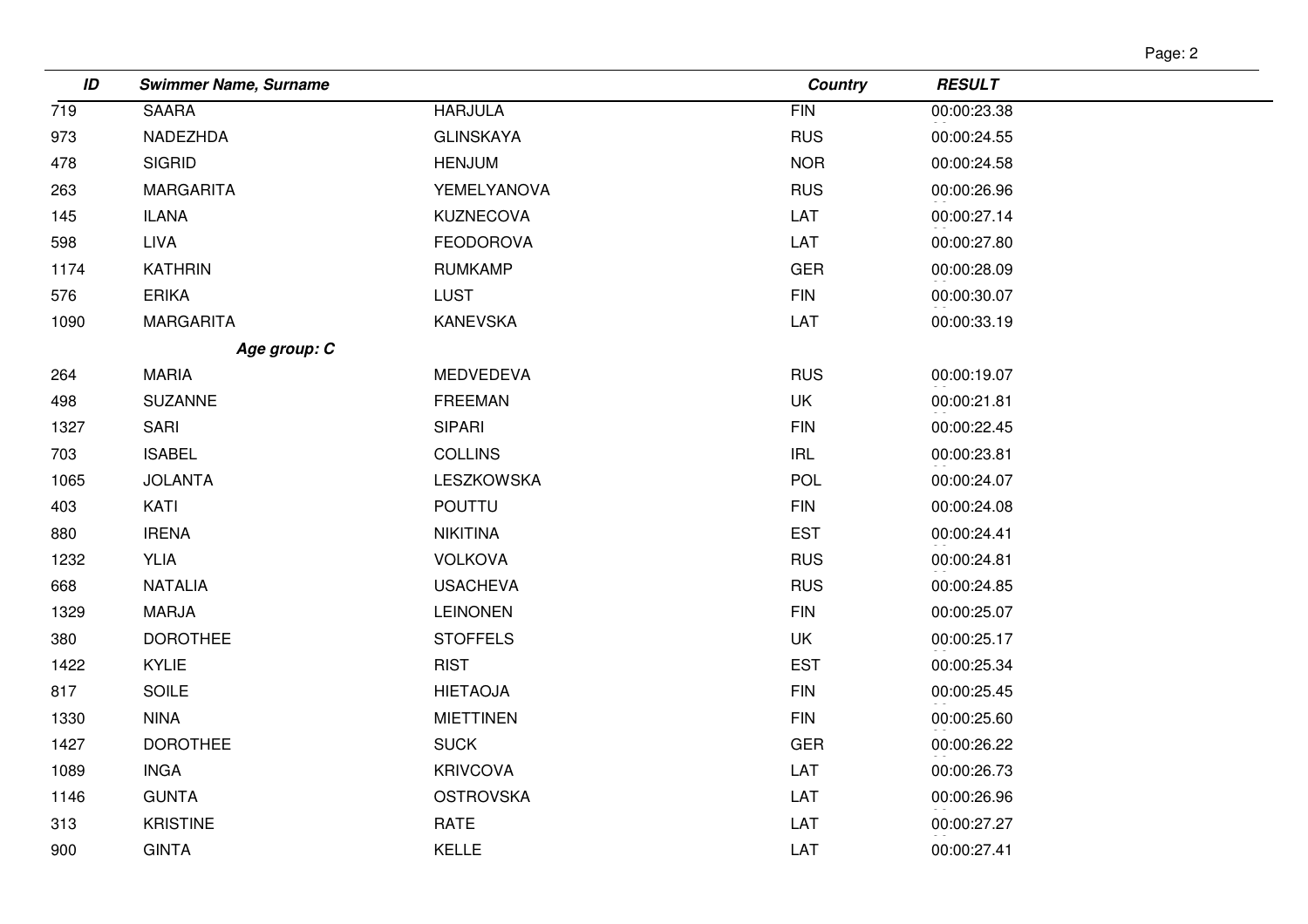| age |  |
|-----|--|
|-----|--|

| ID   | <b>Swimmer Name, Surname</b> |                      | <b>Country</b>           | <b>RESULT</b> |
|------|------------------------------|----------------------|--------------------------|---------------|
| 1184 | <b>ADELE</b>                 | <b>DUPEROUZEL</b>    | $\overline{\mathsf{UK}}$ | 00:00:27.50   |
| 1224 | <b>INESE</b>                 | <b>ROZENTALBERGA</b> | LAT                      | 00:00:28.53   |
| 234  | <b>IVETA</b>                 | <b>BLODONE</b>       | LAT                      | 00:00:29.88   |
| 408  | <b>ELIZAVETA</b>             | <b>RASTORGUEVA</b>   | <b>FIN</b>               | 00:00:29.99   |
| 163  | <b>SVETLANA</b>              | <b>DEMYANOVA</b>     | <b>RUS</b>               | 00:00:30.02   |
| 432  | <b>LENKA</b>                 | <b>ZLOCHOVA</b>      | <b>SVK</b>               | 00:00:33.69   |
| 476  | <b>KAISA</b>                 | <b>TASKINEN</b>      | <b>FIN</b>               | 00:00:39.54   |
| 361  | <b>AIGA</b>                  | <b>DAUBURE</b>       | LAT                      | 00:00:39.67   |
|      | Age group: D                 |                      |                          |               |
| 780  | <b>EVE</b>                   | <b>VIRKKUNEN</b>     | <b>EST</b>               | 00:00:19.24   |
| 996  | <b>NATALIA</b>               | <b>GNUTOVA</b>       | <b>RUS</b>               | 00:00:21.26   |
| 266  | <b>LARISA</b>                | <b>FIRSOVA</b>       | <b>RUS</b>               | 00:00:21.32   |
| 223  | ANZELIKA                     | <b>PAEGLE</b>        | LAT                      | 00:00:21.85   |
| 265  | <b>MARINA</b>                | <b>MAKSIMIHINA</b>   | <b>RUS</b>               | 00:00:22.53   |
| 480  | ANNA-CARIN                   | <b>NORDIN</b>        | SWE                      | 00:00:22.56   |
| 1457 | ANJA                         | <b>LASOTTA</b>       | <b>GER</b>               | 00:00:23.49   |
| 720  | LEENA                        | <b>VESTERBACKA</b>   | <b>FIN</b>               | 00:00:24.47   |
| 603  | <b>HELENA</b>                | <b>HAAGENSEN</b>     | <b>NOR</b>               | 00:00:24.84   |
| 837  | <b>EKATERINA</b>             | PARFENOVA            | <b>RUS</b>               | 00:00:25.15   |
| 1086 | <b>VIRPI</b>                 | <b>HARJULA</b>       | <b>FIN</b>               | 00:00:25.17   |
| 1300 | MIA                          | <b>RAUTIO</b>        | <b>FIN</b>               | 00:00:25.33   |
| 455  | SARAH JANE                   | <b>HAILS</b>         | <b>NOR</b>               | 00:00:25.60   |
| 1258 | <b>TARJA</b>                 | OLLIKAINEN           | <b>FIN</b>               | 00:00:25.63   |
| 258  | <b>NAOMI</b>                 | <b>BRANSTON</b>      | UK                       | 00:00:26.00   |
| 303  | <b>TARJA</b>                 | <b>PUURONEN</b>      | <b>FIN</b>               | 00:00:26.91   |
| 155  | <b>CATHERINE</b>             | <b>BESENDAHL</b>     | <b>GER</b>               | 00:00:27.43   |
| 230  | VALENTINA                    | <b>SKEPSKAYA</b>     | <b>RUS</b>               | 00:00:27.50   |
| 1430 | <b>SANDRA</b>                | <b>BRETTAR</b>       | <b>GER</b>               | 00:00:28.42   |
| 979  | <b>TATIANA</b>               | <b>ONEGINA</b>       | <b>RUS</b>               | 00:00:28.78   |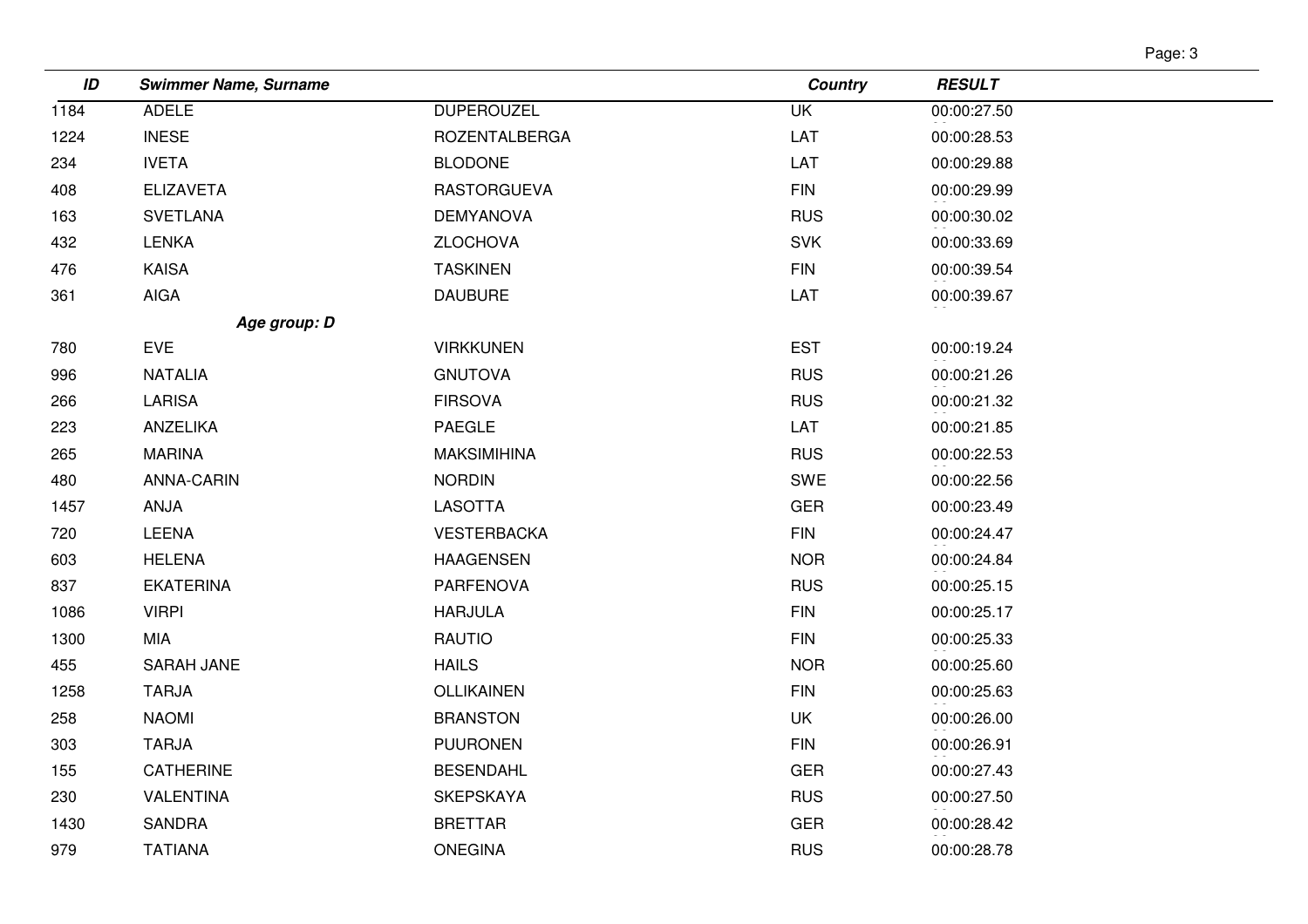| аае |  |
|-----|--|
|-----|--|

| ID   | <b>Swimmer Name, Surname</b> |                  | <b>Country</b> | <b>RESULT</b> |
|------|------------------------------|------------------|----------------|---------------|
| 140  | <b>NATALIA</b>               | <b>PETUSHOK</b>  | LAT            | 00:00:29.84   |
| 1267 | SARI                         | <b>RONO</b>      | <b>FIN</b>     | 00:00:30.05   |
| 1317 | <b>GITTE</b>                 | <b>HOLMROOS</b>  | <b>FIN</b>     | 00:00:30.48   |
| 616  | <b>SYLVIA</b>                | <b>FENSKE</b>    | <b>GER</b>     | 00:00:30.56   |
| 423  | <b>MARITA</b>                | RINNE            | <b>FIN</b>     | 00:00:31.49   |
| 1087 | <b>MARIKA</b>                | <b>LEHTONEN</b>  | <b>FIN</b>     | 00:00:32.70   |
| 207  | <b>DENA</b>                  | <b>HOWLETT</b>   | <b>UK</b>      | 00:00:32.70   |
| 842  | <b>JELENA</b>                | <b>KOVALOVA</b>  | LAT            | 00:00:33.33   |
| 769  | <b>RITA</b>                  | <b>PETROVA</b>   | LAT            | 00:00:33.74   |
| 966  | ZINTA                        | <b>UPELNIECE</b> | LAT            | 00:00:34.67   |
| 357  | <b>DACE</b>                  | <b>CIRULE</b>    | LAT            | 00:00:39.00   |
|      | Age group: E                 |                  |                |               |
| 1326 | MAIJA                        | <b>HINTSANEN</b> | <b>FIN</b>     | 00:00:22.09   |
| 748  | <b>MERLE</b>                 | <b>VANTSI</b>    | <b>EST</b>     | 00:00:22.28   |
| 909  | <b>LISBETH</b>               | <b>MAURSTAD</b>  | <b>NOR</b>     | 00:00:22.46   |
| 226  | <b>AMANDA</b>                | <b>WORSLEY</b>   | UK             | 00:00:22.65   |
| 269  | <b>IRINA</b>                 | LEVINA           | <b>RUS</b>     | 00:00:22.67   |
| 411  | ULLA                         | VILJAMAA         | <b>FIN</b>     | 00:00:23.45   |
| 237  | <b>LUCY</b>                  | <b>PETRIE</b>    | UK             | 00:00:24.25   |
| 268  | <b>YEKATERINA</b>            | <b>ARTEMYEVA</b> | <b>RUS</b>     | 00:00:24.30   |
| 209  | <b>NICOLA</b>                | <b>MALIN</b>     | <b>UK</b>      | 00:00:24.40   |
| 938  | <b>IRMA</b>                  | <b>AYRAS</b>     | <b>FIN</b>     | 00:00:24.86   |
| 1253 | <b>VELGA</b>                 | ZALAISKALNA      | LAT            | 00:00:25.19   |
| 336  | KATRI                        | <b>SOPPELA</b>   | <b>FIN</b>     | 00:00:25.37   |
| 400  | <b>TIINA</b>                 | <b>NUMMI</b>     | <b>FIN</b>     | 00:00:25.49   |
| 776  | <b>TUIJA</b>                 | <b>KURRONEN</b>  | <b>FIN</b>     | 00:00:25.66   |
| 366  | SABINE                       | <b>EVERT</b>     | <b>GER</b>     | 00:00:26.06   |
| 1240 | <b>DAGNIJA</b>               | <b>PUKITE</b>    | LAT            | 00:00:26.58   |
| 144  | NATALJA                      | <b>PUZANOVA</b>  | LAT            | 00:00:27.56   |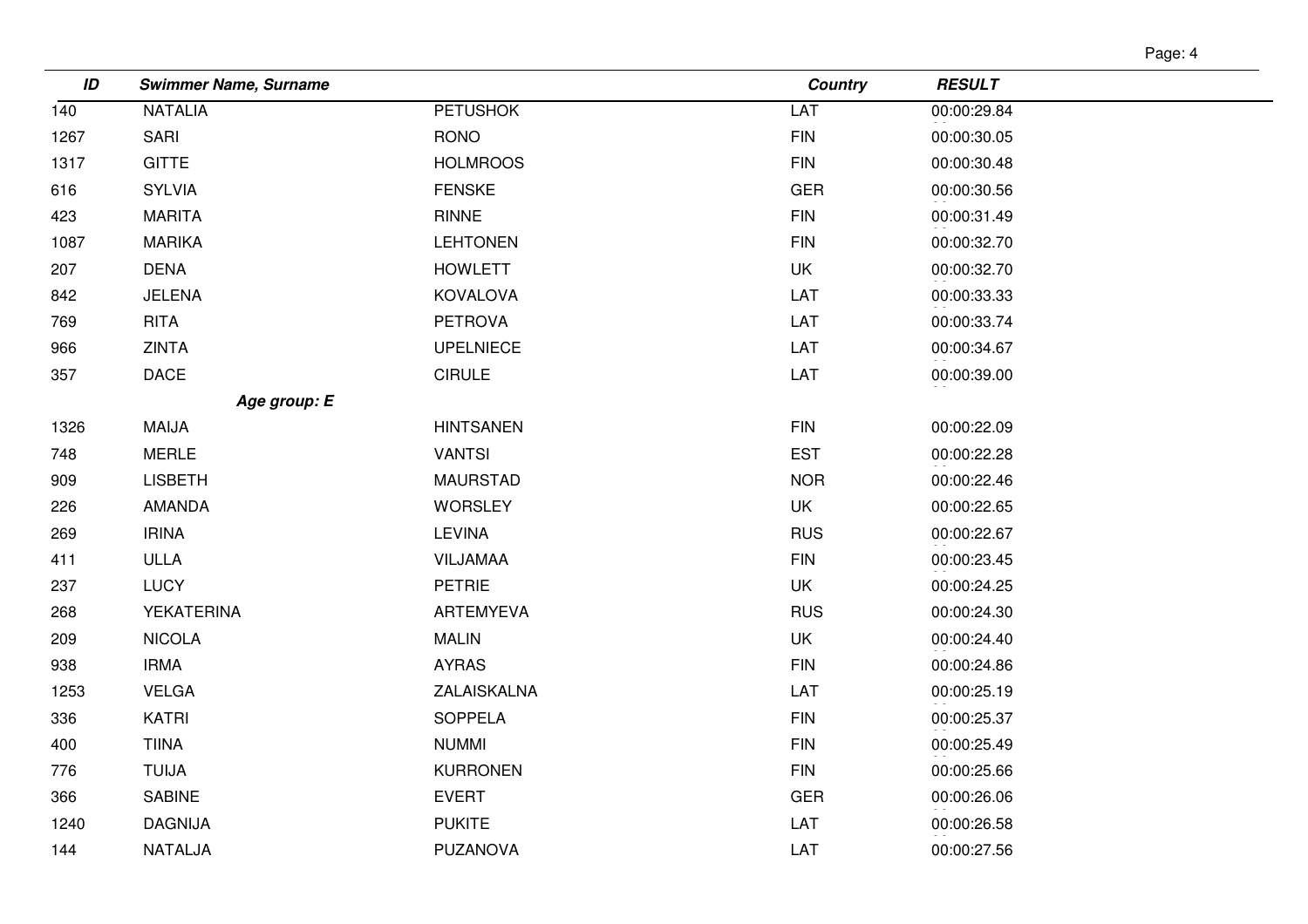| L |  |
|---|--|
|---|--|

| 998  |                      |                      | <b>Country</b> | <b>RESULT</b> |
|------|----------------------|----------------------|----------------|---------------|
|      | <b>TATYANA</b>       | <b>SHVETS</b>        | <b>RUS</b>     | 00:00:27.93   |
| 1323 | <b>TUIJA</b>         | SALO                 | <b>FIN</b>     | 00:00:28.20   |
| 1304 | MAIJA                | <b>TORMA</b>         | <b>FIN</b>     | 00:00:28.25   |
| 1222 | <b>MELISSA</b>       | <b>BAKER</b>         | UK             | 00:00:28.30   |
| 459  | NATALIJA             | <b>SERAYA</b>        | <b>RUS</b>     | 00:00:28.33   |
| 591  | OILI                 | <b>RUOTSALAINEN</b>  | <b>FIN</b>     | 00:00:28.43   |
| 884  | <b>MINNA</b>         | <b>PUUSAARI</b>      | <b>FIN</b>     | 00:00:29.22   |
| 1324 | SARI                 | <b>LUSTBERG</b>      | <b>FIN</b>     | 00:00:29.32   |
| 1320 | <b>KIRSI</b>         | <b>NYHOLM</b>        | <b>FIN</b>     | 00:00:29.80   |
| 1306 | <b>MARIA</b>         | <b>PURSIHEIMO</b>    | <b>FIN</b>     | 00:00:29.89   |
| 860  | CAROLA               | <b>PALM</b>          | <b>FIN</b>     | 00:00:30.06   |
| 759  | <b>KIRSI</b>         | <b>LANTTO</b>        | <b>FIN</b>     | 00:00:30.28   |
| 592  | <b>RIITTA</b>        | <b>LINNA</b>         | <b>FIN</b>     | 00:00:30.76   |
| 152  | <b>TATJANA</b>       | <b>JEFIMOVA</b>      | LAT            | 00:00:31.61   |
| 792  | <b>MINNA</b>         | <b>LEPPANEN</b>      | <b>FIN</b>     | 00:00:31.68   |
| 157  | <b>TANJA</b>         | <b>GUCKLER</b>       | <b>GER</b>     | 00:00:32.56   |
| 1424 | <b>TATJANA</b>       | <b>SILINA</b>        | LAT            | 00:00:32.89   |
| 222  | <b>LUDMILA</b>       | <b>STEPANOVA</b>     | LAT            | 00:00:32.97   |
| 151  | <b>NINA</b>          | <b>SILINA</b>        | LAT            | 00:00:33.18   |
| 1210 | <b>GERD INGEBORG</b> | <b>KRISTOFFERSEN</b> | <b>NOR</b>     | 00:00:33.61   |
| 573  | <b>PAIVI</b>         | KILLSTROM            | <b>FIN</b>     | 00:00:33.66   |
| 1137 | <b>SVETLANA</b>      | <b>CERTILINA</b>     | LAT            | 00:00:36.48   |
|      | Age group: F         |                      |                |               |
| 499  | <b>MAARIT</b>        | <b>SIHVONEN</b>      | <b>FIN</b>     | 00:00:21.39   |
| 175  | <b>PETRA</b>         | <b>SCHANKIN</b>      | <b>GER</b>     | 00:00:22.33   |
| 794  | <b>SANDRA</b>        | <b>GOSA</b>          | LAT            | 00:00:22.96   |
| 634  | KATJA                | EILU                 | <b>FIN</b>     | 00:00:23.39   |
| 612  | <b>MARINA</b>        | <b>ISAEVA</b>        | <b>RUS</b>     | 00:00:23.56   |
| 360  | <b>PIRET</b>         | <b>MATHIESEN</b>     | <b>EST</b>     | 00:00:23.66   |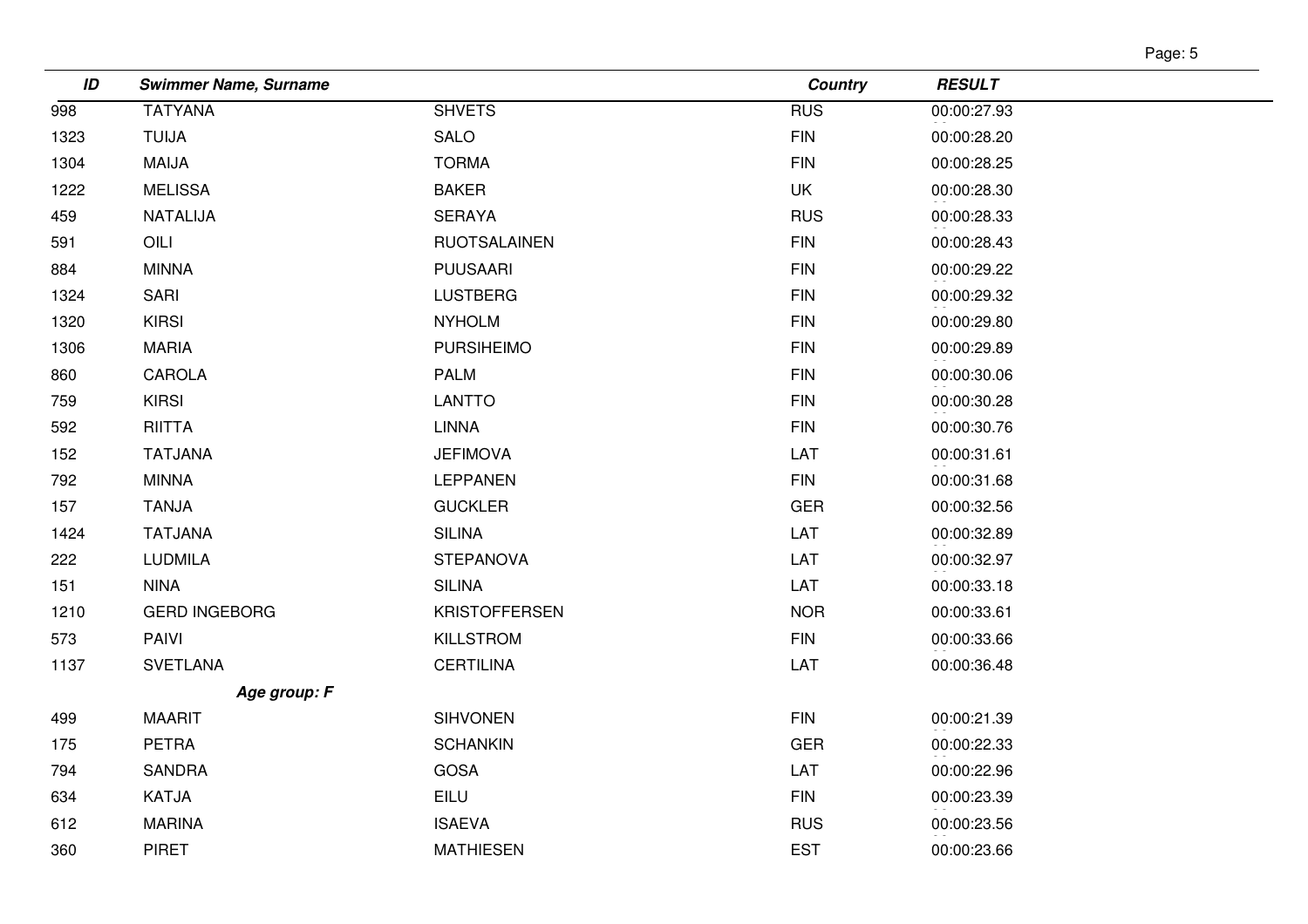| ade |  |
|-----|--|
|-----|--|

| ID   | <b>Swimmer Name, Surname</b> |                   | <b>Country</b> | <b>RESULT</b> |
|------|------------------------------|-------------------|----------------|---------------|
| 1186 | <b>TARJA</b>                 | <b>MANTYKORPI</b> | FIN            | 00:00:23.92   |
| 854  | <b>PIRJO</b>                 | VAINA             | <b>FIN</b>     | 00:00:24.26   |
| 925  | <b>RIITTA</b>                | <b>ROINE</b>      | <b>FIN</b>     | 00:00:24.39   |
| 296  | <b>KATHRINE</b>              | <b>O'BRIEN</b>    | <b>UK</b>      | 00:00:24.54   |
| 177  | <b>SABINE</b>                | <b>KRIECH</b>     | <b>GER</b>     | 00:00:24.57   |
| 378  | <b>SIRIN</b>                 | <b>JOHANSEN</b>   | <b>NOR</b>     | 00:00:24.59   |
| 590  | PAIVI                        | <b>MANTILA</b>    | <b>FIN</b>     | 00:00:26.44   |
| 250  | <b>ANNE</b>                  | <b>HAANPAA</b>    | <b>FIN</b>     | 00:00:27.02   |
| 1275 | <b>PIRKKOLIISA</b>           | KUNELIUS-NISKANEN | <b>FIN</b>     | 00:00:27.30   |
| 988  | <b>JANA</b>                  | <b>BUTEKOVA</b>   | <b>SVK</b>     | 00:00:27.47   |
| 1333 | ANU                          | <b>LEHTINEN</b>   | <b>FIN</b>     | 00:00:27.54   |
| 1226 | <b>JARMILA</b>               | <b>GREGOROVA</b>  | <b>SVK</b>     | 00:00:27.71   |
| 760  | LILJA                        | <b>HILTUNEN</b>   | <b>FIN</b>     | 00:00:28.20   |
| 472  | AIRI                         | <b>HYVONEN</b>    | <b>FIN</b>     | 00:00:28.27   |
| 203  | <b>SUSAN</b>                 | <b>RENTOUL</b>    | UK             | 00:00:28.62   |
| 1335 | <b>TUIJA</b>                 | <b>LAURILA</b>    | <b>FIN</b>     | 00:00:28.62   |
| 723  | <b>MAARIT</b>                | <b>HOLM</b>       | <b>FIN</b>     | 00:00:28.66   |
| 932  | CARITA                       | <b>HAHTOKARI</b>  | <b>FIN</b>     | 00:00:28.98   |
| 1356 | <b>YELENA</b>                | <b>VLASOVA</b>    | <b>RUS</b>     | 00:00:29.08   |
| 818  | <b>MARITTA</b>               | KAARLEJARVI       | <b>FIN</b>     | 00:00:29.20   |
| 1332 | <b>RIITTA</b>                | <b>VIITALA</b>    | <b>FIN</b>     | 00:00:29.47   |
| 1315 | LEENA                        | <b>HENDERSON</b>  | <b>FIN</b>     | 00:00:29.54   |
| 1063 | <b>RENATA</b>                | <b>POLANCZYK</b>  | <b>POL</b>     | 00:00:29.65   |
| 725  | SATU                         | <b>SALPAKIVI</b>  | <b>FIN</b>     | 00:00:29.81   |
| 1377 | <b>TERHI</b>                 | <b>OJALA</b>      | <b>FIN</b>     | 00:00:29.95   |
| 320  | <b>ULLA</b>                  | <b>KOMULAINEN</b> | <b>FIN</b>     | 00:00:30.94   |
| 1243 | <b>NELLIJA</b>               | <b>MATVEEVA</b>   | <b>RUS</b>     | 00:00:30.96   |
| 415  | <b>HELENA</b>                | <b>AULASVUORI</b> | <b>FIN</b>     | 00:00:31.95   |
| 1135 | <b>BAIBA</b>                 | <b>STRAUTMANE</b> | LAT            | 00:00:32.20   |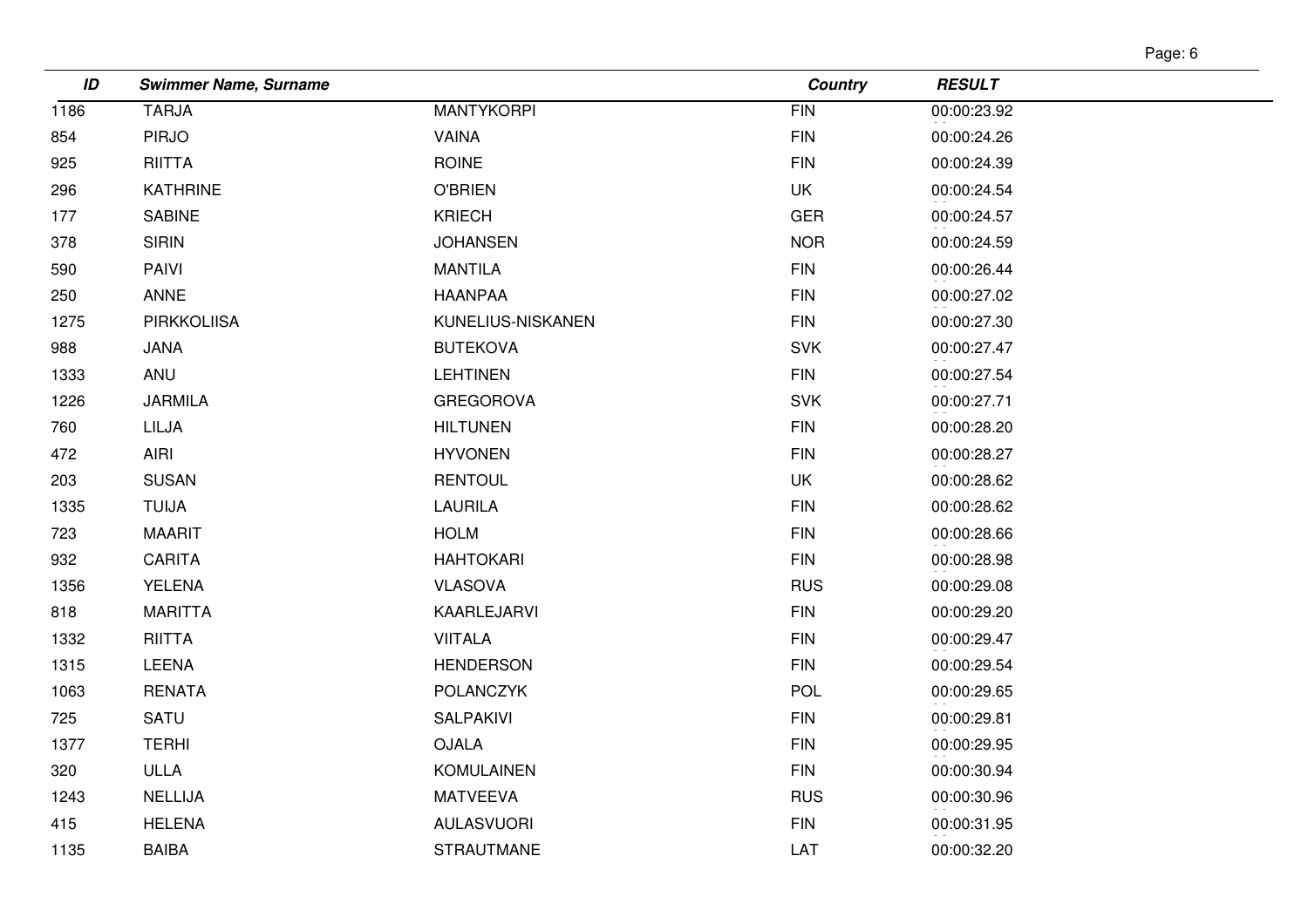| r |  |
|---|--|
|---|--|

| ID   | <b>Swimmer Name, Surname</b> |                    | <b>Country</b> | <b>RESULT</b> |
|------|------------------------------|--------------------|----------------|---------------|
| 889  | <b>MARINA</b>                | <b>FONARJOVA</b>   | LAT            | 00:00:32.36   |
| 538  | <b>MARIKA</b>                | HARVILAHTI-KOPONEN | <b>FIN</b>     | 00:00:32.45   |
| 1394 | <b>VUOKKO</b>                | <b>LUOMA</b>       | <b>FIN</b>     | 00:00:32.45   |
| 146  | <b>TAMARA</b>                | <b>KUZNECOVA</b>   | LAT            | 00:00:33.16   |
| 220  | NADEZHDA                     | SHEFERE            | LAT            | 00:00:33.21   |
| 370  | ALLA                         | <b>KRYUKOVA</b>    | <b>RUS</b>     | 00:00:33.41   |
| 605  | KATJA                        | <b>ISOPAHKALA</b>  | <b>FIN</b>     | 00:00:33.81   |
| 778  | <b>TATYANA</b>               | SALNIKOVA          | <b>RUS</b>     | 00:00:34.02   |
| 561  | <b>LIISA</b>                 | <b>TUNNELA</b>     | <b>FIN</b>     | 00:00:34.90   |
| 767  | <b>KIRSTI</b>                | PAAJANEN           | <b>FIN</b>     | 00:00:35.08   |
| 1136 | NATALIJA                     | <b>DMITRIJEVA</b>  | LAT            | 00:00:38.52   |
| 1316 | <b>MERJA</b>                 | LOUHIVUORI         | <b>FIN</b>     | 00:00:39.24   |
| 1131 | <b>IVETA</b>                 | <b>CEBATKOVA</b>   | LAT            | 00:00:39.31   |
| 431  | <b>BERNADETTE</b>            | WARD               | UK             | 00:00:41.29   |
| 371  | <b>TAMARA</b>                | <b>ILYINA</b>      | <b>RUS</b>     | 00:00:41.49   |
| 444  | <b>LARISA</b>                | <b>MARTINOVA</b>   | LAT            | 00:00:43.12   |
| 1255 | <b>BAIBA</b>                 | <b>BICENA</b>      | LAT            | 00:00:47.33   |
|      | Age group: G                 |                    |                |               |
| 271  | YELENA                       | <b>SAVINKOVA</b>   | <b>RUS</b>     | 00:00:23.40   |
| 519  | <b>LUCY</b>                  | <b>NEAL</b>        | UK             | 00:00:24.90   |
| 939  | <b>TEIJA</b>                 | <b>VIHERVAARA</b>  | <b>FIN</b>     | 00:00:25.30   |
| 475  | <b>PIRJO</b>                 | <b>LEHTONEN</b>    | <b>FIN</b>     | 00:00:25.45   |
| 143  | RAISA                        | <b>PETROVA</b>     | LAT            | 00:00:26.83   |
| 1192 | <b>SINIKKA</b>               | AHOPELTO           | <b>FIN</b>     | 00:00:26.92   |
| 637  | <b>TUULA</b>                 | <b>KARLSSON</b>    | <b>FIN</b>     | 00:00:27.40   |
| 331  | ANNE                         | <b>MCADAM</b>      | IRL            | 00:00:27.42   |
| 435  | LEENA                        | <b>WAHLROOS</b>    | <b>FIN</b>     | 00:00:27.53   |
| 402  | RAIJA                        | <b>PENNANEN</b>    | <b>FIN</b>     | 00:00:27.81   |
| 1322 | <b>MARJA</b>                 | <b>PURHO</b>       | ${\sf FIN}$    | 00:00:28.15   |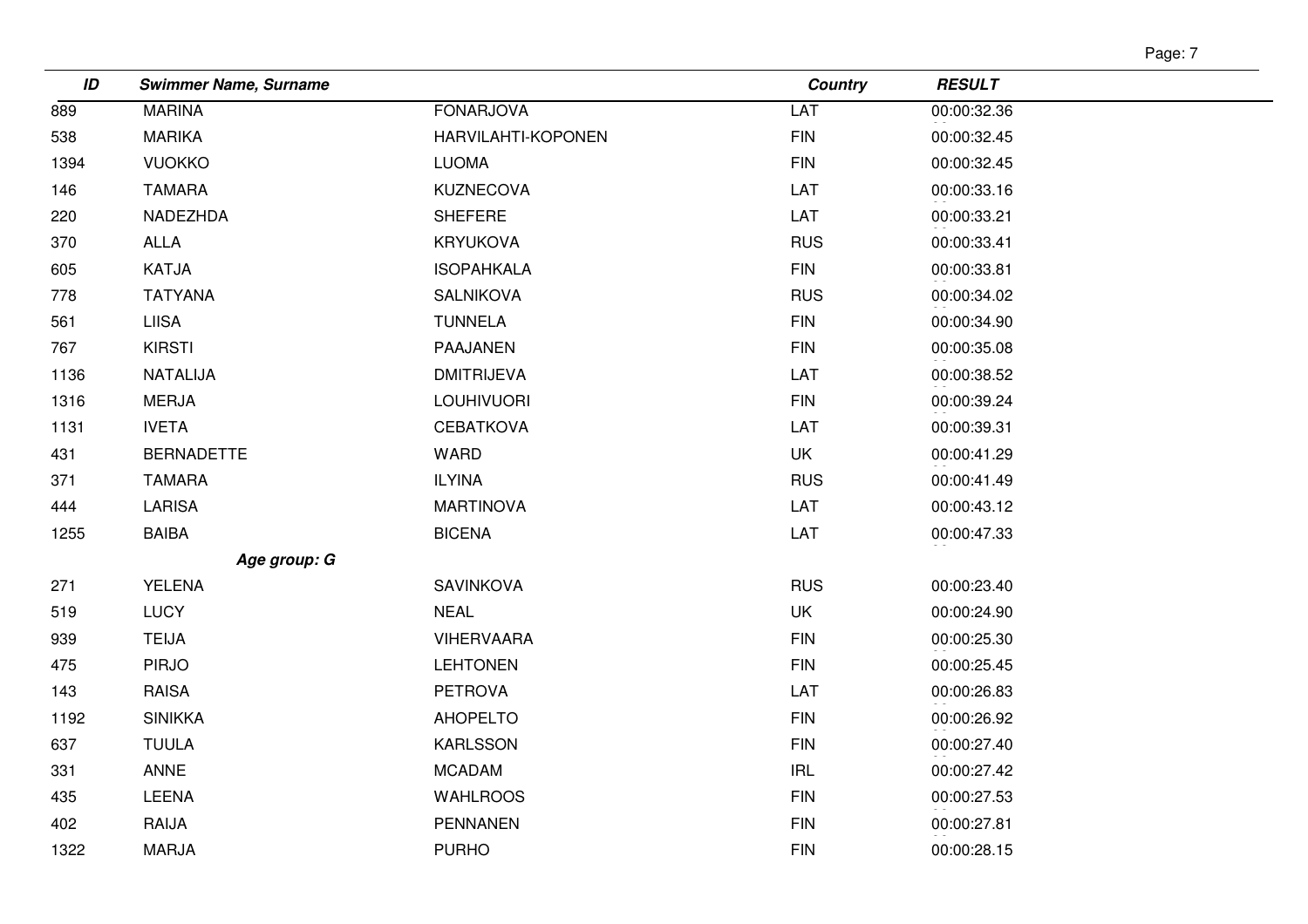| ı∩e |  |
|-----|--|
|-----|--|

| ID   | <b>Swimmer Name, Surname</b> |                    | <b>Country</b> | <b>RESULT</b> |
|------|------------------------------|--------------------|----------------|---------------|
| 747  | <b>MARIA</b>                 | <b>JUHANILA</b>    | FIN            | 00:00:28.32   |
| 398  | <b>MARJO</b>                 | <b>NATUNEN</b>     | <b>FIN</b>     | 00:00:28.81   |
| 711  | <b>MAIJA</b>                 | <b>KAKRIAINEN</b>  | <b>FIN</b>     | 00:00:29.09   |
| 638  | <b>MARJO</b>                 | <b>HELIN</b>       | <b>FIN</b>     | 00:00:29.18   |
| 469  | <b>GERLINDE</b>              | <b>ALTWEIN</b>     | <b>GER</b>     | 00:00:29.68   |
| 1026 | <b>HANNELE</b>               | MALLAT             | <b>FIN</b>     | 00:00:29.82   |
| 614  | <b>RIITTA</b>                | <b>PAIVARINTA</b>  | <b>FIN</b>     | 00:00:29.86   |
| 758  | <b>EEVA</b>                  | <b>OIVO</b>        | <b>FIN</b>     | 00:00:30.13   |
| 1119 | <b>INGA</b>                  | <b>OZOLINA</b>     | LAT            | 00:00:30.20   |
| 829  | <b>ELS</b>                   | WERMENBOL          | <b>NED</b>     | 00:00:30.36   |
| 810  | <b>EIJA</b>                  | KORKALAINEN-HALMU  | <b>FIN</b>     | 00:00:30.84   |
| 833  | LEILA                        | VAHARAUTIO         | <b>FIN</b>     | 00:00:31.02   |
| 397  | <b>TERHI</b>                 | <b>MAKINEN</b>     | <b>FIN</b>     | 00:00:31.06   |
| 808  | <b>MARGITTA</b>              | <b>LUTZ</b>        | <b>GER</b>     | 00:00:31.13   |
| 968  | <b>MARKETTA</b>              | LYYTIKAINEN        | <b>FIN</b>     | 00:00:31.23   |
| 1046 | <b>MARINA</b>                | <b>BOLOTNIKOVA</b> | LAT            | 00:00:32.01   |
| 811  | MARJA-LEENA                  | <b>BOLANDER</b>    | <b>FIN</b>     | 00:00:32.70   |
| 535  | <b>TOINI</b>                 | <b>PULLI</b>       | <b>FIN</b>     | 00:00:33.08   |
| 1179 | <b>SIGRID</b>                | <b>MALLON</b>      | <b>GER</b>     | 00:00:33.15   |
| 969  | <b>SIRPA</b>                 | <b>JUVONEN</b>     | <b>FIN</b>     | 00:00:33.27   |
| 1375 | <b>RIITTA</b>                | <b>KOUHIA</b>      | <b>FIN</b>     | 00:00:34.22   |
| 1328 | <b>HELI</b>                  | <b>JAAKKOLA</b>    | <b>FIN</b>     | 00:00:34.64   |
| 1228 | ANNA                         | KOLLAROVA          | <b>SVK</b>     | 00:00:36.82   |
| 354  | <b>MARTINA</b>               | RIEDEL             | <b>GER</b>     | 00:00:37.22   |
| 646  | LEA                          | <b>TUOMINEN</b>    | <b>FIN</b>     | 00:00:41.66   |
| 529  | <b>PAULA</b>                 | <b>KINNUNEN</b>    | <b>FIN</b>     | 00:00:51.18   |
|      | Age group: H                 |                    |                |               |
| 583  | PUCKELWALDT                  | <b>CARMEN</b>      | <b>GER</b>     | 00:00:25.97   |
| 1331 | <b>PIRKKO</b>                | EEVA               | <b>FIN</b>     | 00:00:26.40   |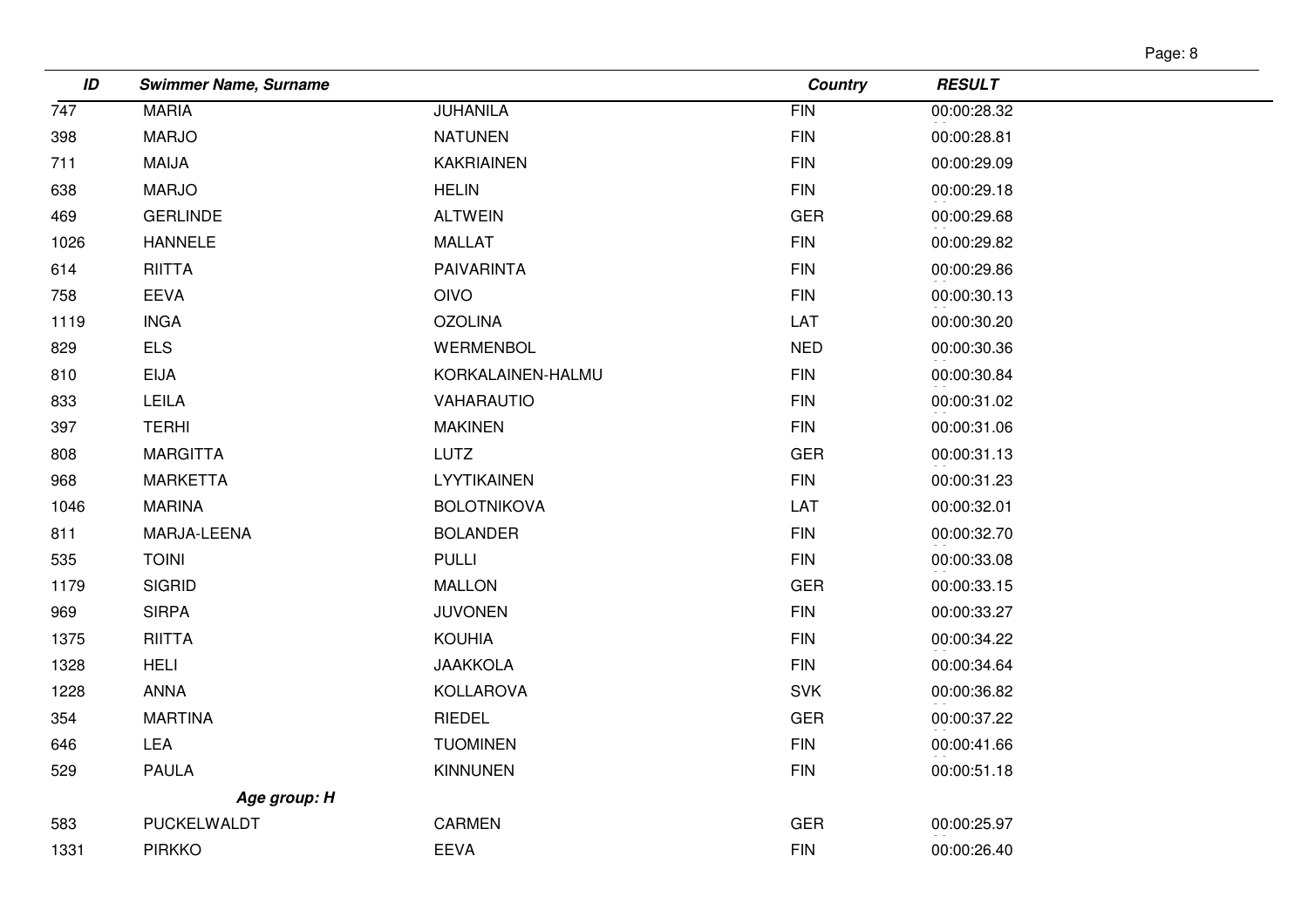| аае |  |
|-----|--|
|-----|--|

| ID   | <b>Swimmer Name, Surname</b> |                   | <b>Country</b> | <b>RESULT</b> |
|------|------------------------------|-------------------|----------------|---------------|
| 1420 | <b>RIITTA</b>                | <b>LAMPELA</b>    | FIN            | 00:00:26.74   |
| 805  | <b>RITVA</b>                 | <b>VAITTINEN</b>  | <b>FIN</b>     | 00:00:27.56   |
| 550  | <b>PIRKKO</b>                | <b>MATTILA</b>    | <b>FIN</b>     | 00:00:28.42   |
| 1310 | <b>PAULA</b>                 | <b>KARKKAINEN</b> | <b>FIN</b>     | 00:00:29.44   |
| 753  | <b>AINO</b>                  | <b>PIPPURI</b>    | <b>FIN</b>     | 00:00:29.46   |
| 1436 | <b>CARITA</b>                | <b>TILLANDER</b>  | <b>FIN</b>     | 00:00:29.50   |
| 407  | KAIJA                        | <b>VILLBERG</b>   | <b>FIN</b>     | 00:00:29.53   |
| 825  | <b>BRIITTA</b>               | <b>MAENPAA</b>    | <b>FIN</b>     | 00:00:29.57   |
| 595  | KYLLIKKI                     | <b>SUOMELA</b>    | <b>FIN</b>     | 00:00:29.63   |
| 188  | <b>SIRKKA</b>                | <b>KOPONEN</b>    | <b>FIN</b>     | 00:00:29.72   |
| 563  | <b>TERTTU</b>                | <b>TUOMINEN</b>   | <b>FIN</b>     | 00:00:29.94   |
| 1469 | EEVA-MAIJA                   | <b>TOIVIAINEN</b> | <b>FIN</b>     | 00:00:30.02   |
| 604  | <b>EVA</b>                   | <b>PETTERSEN</b>  | <b>NOR</b>     | 00:00:31.07   |
| 396  | <b>MARINKA</b>               | <b>MAKELA</b>     | <b>FIN</b>     | 00:00:31.54   |
| 438  | KAIJA                        | <b>KATAINEN</b>   | <b>FIN</b>     | 00:00:31.96   |
| 1390 | <b>TUULA</b>                 | <b>PUPUTTI</b>    | <b>FIN</b>     | 00:00:32.58   |
| 1319 | MARJATTA                     | <b>MAKELA</b>     | <b>FIN</b>     | 00:00:32.66   |
| 393  | RIITTA                       | KOVALJEFF-PINOLA  | <b>FIN</b>     | 00:00:33.10   |
| 872  | ARJA                         | <b>AIRAKSINEN</b> | <b>FIN</b>     | 00:00:34.96   |
| 1231 | MARJA-LEENA                  | SANDELIN          | <b>FIN</b>     | 00:00:35.73   |
| 399  | <b>KIRSTI</b>                | <b>NIEMELA</b>    | <b>FIN</b>     | 00:00:35.95   |
| 1314 | LAILA                        | LATTU             | <b>FIN</b>     | 00:00:36.12   |
| 606  | <b>PIRKKO</b>                | YRJANA            | <b>FIN</b>     | 00:00:36.48   |
| 1321 | RIITTA                       | <b>NIKULA</b>     | <b>FIN</b>     | 00:00:36.51   |
| 744  | <b>AUNE</b>                  | <b>KIRJOLA</b>    | <b>FIN</b>     | 00:00:37.13   |
| 1034 | <b>KIRSI</b>                 | KOSTAMO           | <b>FIN</b>     | 00:00:37.88   |
| 824  | EEVA-LIISA                   | <b>KAUNISTO</b>   | <b>FIN</b>     | 00:00:37.90   |
| 819  | <b>MALLE</b>                 | <b>ELVET</b>      | <b>EST</b>     | 00:00:38.48   |
| 548  | <b>INGEBJORG</b>             | <b>MOE</b>        | <b>NOR</b>     | 00:00:39.62   |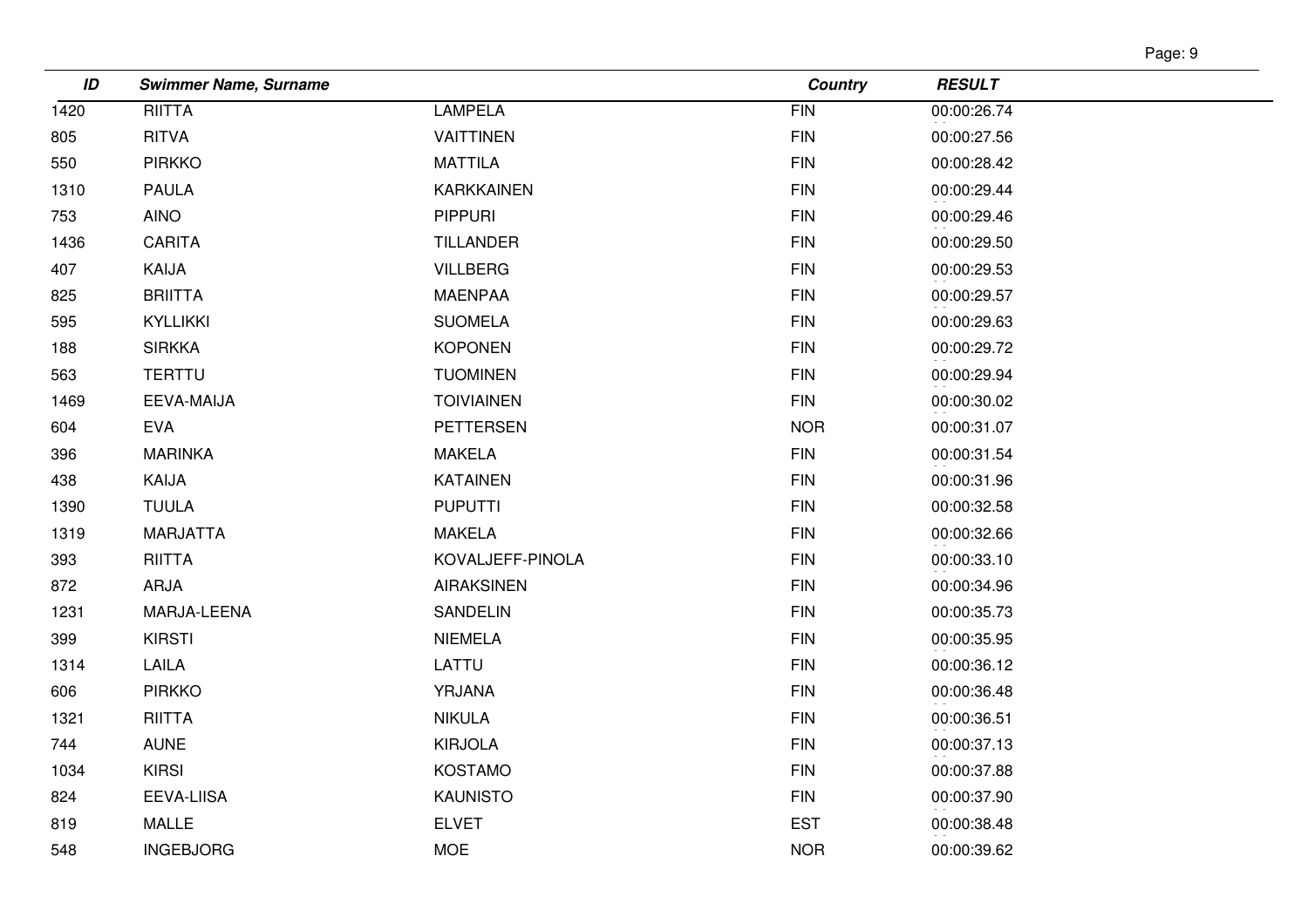| Page: 10 |  |
|----------|--|
|          |  |

| ID   | <b>Swimmer Name, Surname</b> |                  | <b>Country</b> | <b>RESULT</b> |
|------|------------------------------|------------------|----------------|---------------|
| 359  | <b>AUNE</b>                  | <b>OSTMAN</b>    | <b>FIN</b>     | 00:00:41.19   |
| 318  | <b>VERA</b>                  | <b>IAKOVLEVA</b> | <b>RUS</b>     | 00:00:42.63   |
| 1006 | <b>OYDIS</b>                 | <b>BOTUN</b>     | <b>NOR</b>     | 00:00:43.02   |
| 821  | KAIJA                        | <b>LUOMA</b>     | <b>FIN</b>     | 00:00:44.88   |
| 479  | AILA                         | <b>PYYKKO</b>    | <b>FIN</b>     | 00:00:46.11   |
| 147  | <b>GALINA</b>                | ZUKOVA           | LAT            | 00:00:49.02   |
|      | Age group: I                 |                  |                |               |
| 414  | <b>SOILE</b>                 | OLLIKAINEN       | <b>FIN</b>     | 00:00:26.30   |
| 206  | <b>ANN</b>                   | <b>BRIMELOW</b>  | UK             | 00:00:26.69   |
| 999  | <b>LYUDMILA</b>              | <b>BOLOTOVA</b>  | <b>RUS</b>     | 00:00:26.73   |
| 374  | NADEZDA                      | <b>DUDINA</b>    | <b>RUS</b>     | 00:00:28.24   |
| 272  | NADEZHDA                     | PANASENKOVA      | <b>RUS</b>     | 00:00:28.28   |
| 377  | <b>ELLERY</b>                | <b>MCGOWAN</b>   | UK             | 00:00:28.84   |
| 1288 | <b>SIRPA</b>                 | <b>KIVEKAS</b>   | <b>FIN</b>     | 00:00:30.65   |
| 406  | <b>TUULA</b>                 | <b>THUNBERG</b>  | <b>FIN</b>     | 00:00:31.38   |
| 387  | <b>RITVA</b>                 | AF URSIN         | <b>FIN</b>     | 00:00:32.27   |
| 1376 | MARJA-LEENA                  | <b>AHO</b>       | <b>FIN</b>     | 00:00:32.41   |
| 569  | LEENA                        | <b>ALANISSI</b>  | <b>FIN</b>     | 00:00:33.95   |
| 845  | <b>TERTTU</b>                | PIETILANAHO      | <b>FIN</b>     | 00:00:34.10   |
| 754  | <b>RITVA</b>                 | <b>MARTTALA</b>  | <b>FIN</b>     | 00:00:34.32   |
| 528  | MARJA-LIISA                  | <b>KUKKONEN</b>  | <b>FIN</b>     | 00:00:34.41   |
| 846  | POHJANVAARA                  | <b>SIRPA</b>     | $\mathsf{FIN}$ | 00:00:35.10   |
| 486  | <b>IRMA</b>                  | <b>METSA</b>     | <b>FIN</b>     | 00:00:35.44   |
| 454  | <b>REIDUN</b>                | <b>STRAND</b>    | <b>NOR</b>     | 00:00:36.07   |
| 1088 | <b>KIRSTI</b>                | <b>LEHTONEN</b>  | ${\sf FIN}$    | 00:00:36.50   |
| 440  | MARKETTA                     | <b>KOVANEN</b>   | <b>FIN</b>     | 00:00:37.15   |
| 942  | ARJA                         | <b>RIIHOLA</b>   | ${\sf FIN}$    | 00:00:37.94   |
| 564  | <b>PIRKKO</b>                | <b>MAATTANEN</b> | <b>FIN</b>     | 00:00:39.46   |
| 902  | <b>TUIJA</b>                 | <b>VUORINEN</b>  | $\mathsf{FIN}$ | 00:00:41.47   |
|      |                              |                  |                |               |